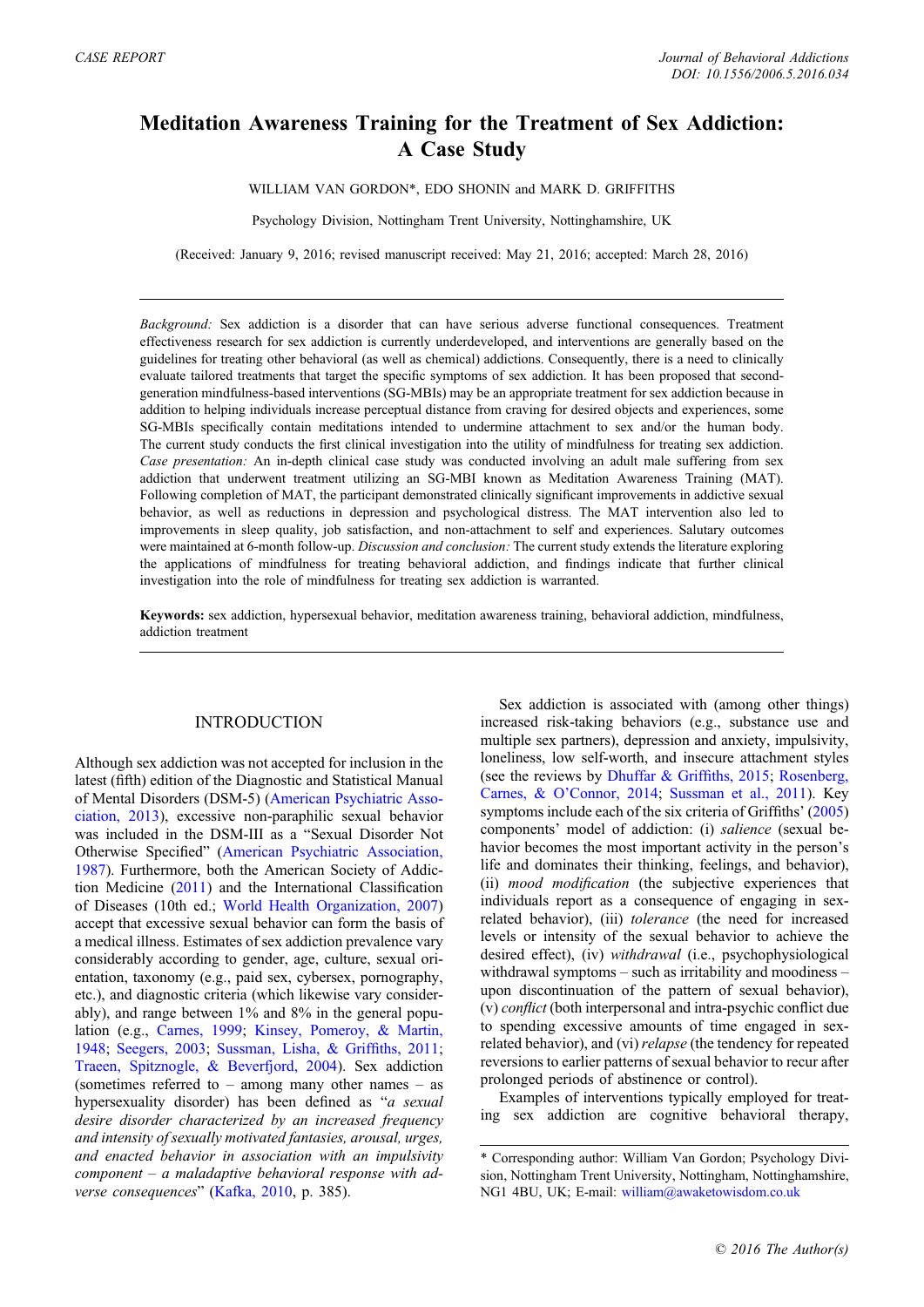dialectical behavioral techniques, psychoanalysis, family therapy, motivation training, 12-step and peer-support programs, self-help, diet and exercise enhancement, and psychopharmacology ([Dhuffar & Grif](#page-9-0)fiths, 2015; [Grif](#page-9-0)fiths, [2012](#page-9-0); [Rosenberg et al., 2014\)](#page-9-0). However, treatment effectiveness research for sex addiction is underdeveloped and most of the aforementioned interventions are based on recommendations for treating other behavioral (as well as chemical) addictions ([Rosenberg et al., 2014\)](#page-9-0). Consequently, there is a need to empirically and clinically evaluate tailored treatments that target the specific symptoms of sex addiction.

A recent development in treatment for both chemical and behavioral addictions has been evaluative research into the therapeutic effectiveness of mindfulness. Promising emergent findings exist for the use of mindfulness in treating substance/alcohol use disorders ([Witkiewitz, Marlatt, &](#page-9-0) [Walker, 2005](#page-9-0)), gambling disorder (Griffi[ths, Shonin, &](#page-9-0) [Van Gordon, 2016](#page-9-0); [Shonin, Van Gordon, & Grif](#page-9-0)fiths, [2014a\)](#page-9-0), workaholism ([Shonin, Van Gordon, & Grif](#page-9-0)fiths, [2014b](#page-9-0)), and internet addiction ([Iskender & Akin, 2011\)](#page-9-0). However, to date, no study has explored the applications of mindfulness for treating sex addition. Nevertheless, Shonin, Van Gordon, and Griffiths [\(2013](#page-9-0)) suggested that mindfulness is likely to be a suitable treatment for sex addiction because in addition to helping individuals increase perceptual distance from craving for desired objects and experiences, some second-generation mindfulness-based interventions (SG-MBIs) specifically utilize meditations intended to undermine attachment to sex and/or the human body.

The second generation of mindfulness-based interventions advocated by Shonin et al. employ a different treatment model than that of first-generation mindfulnessbased interventions (FG-MBIs). FG-MBIs refer to interventions such as Mindfulness-Based Stress Reduction and Mindfulness-Based Cognitive Therapy and generally subscribe to [Kabat-Zinn](#page-9-0)'s (1994) definition that mindfulness involves "paying attention in a particular way: on purpose, in the present moment, and non-judgmentally" (1994, p. 4). SG-MBIs, such as the Meditation Awareness Training (MAT) intervention, integrate a greater range of meditation techniques and subscribe to a definition of mindfulness that is arguably more congruent with the traditional Buddhist construction. A proposed SG-MBI definition of mindfulness is that it is "the process of engaging a full, direct, and active awareness of experienced phenomena that is (i) spiritual in aspect, and (ii) maintained from one moment to the next" [\(Van Gordon, Shonin, &](#page-9-0) Griffi[ths, 2015a\)](#page-9-0). Consequently, the term "direct awareness" in the SG-MBI delineation directly contradicts the use of the term "non-judgmental" in the FG-MBI definition. According to Van Gordon et al. [\(2015a\)](#page-9-0), rather than teaching participants to be non-judgmental, a reason why SG-MBIs may be more suited to the treatment of behavioral addictions is because they encourage mindfulness practitioners to be (i) ethically aware of both the short- and longterm consequences of their actions and (ii) spiritually empowered to relate to mindfulness as a way of life, rather than a therapeutic technique to be applied in some circumstances but not others.

This paper represents the first study to explore the utility of mindfulness for treating sex addiction. More specifically, it presents an in-depth clinical case study of an adult male suffering from addictive sexual behavior who underwent treatment utilizing an SG-MBI.

# CASE VIGNETTE AND ASSESSMENT

## Clinical history

"Adam" is in his early thirties and is a single, divorced, white British male without dependants. His psychiatric history comprises two periods of depressive episodes (each lasting approximately 6 months) that occurred 3 years ago (Major Depressive Disorder, Recurrent Episode, Mild; DSM-IV-TR Code 296.31) and 5 years ago (Major Depressive Disorder, Single Episode, Mild; 296.21). In both episodes, antidepressants were administered. Adam's clinical history is otherwise unremarkable, but he explained that 42 months ago, while still married, he "started to become addicted to sex." Apart from attending a self-help group for a 6-week period approximately 1 year ago, he has not previously sought treatment for his hypersexual behavior.

#### Case history

Occupational history. Adam works in a sales position that involves regular domestic travel and overnight hotel stays. His role affords him the use of a fully expensed company car and provides him with considerable flexibility in terms of work location. He typically spends three nights per week in a hotel and he generally visits the company offices 1 day each week. Adam has been employed in his current role for the past 4 years. He previously performed various sales roles and completed a 2-year salaried graduate training program upon leaving university. Opportunities for promotion with Adam's current employer are advertised nationally, but employees are encouraged to apply (and are often given priority). During the previous 2 years, Adam has been encouraged by senior management to apply for two internal positions, but decided not to do so because he was "comfortable" in his current role.

Family history. Adam was raised by his biological parents who both work in public sector roles. Adam's parents divorced when he was 16 years old, and both parents remarried. Adam describes his parents as "caring and supportive," and feels that both he and his only sibling (a younger sister) received a good upbringing. He is on good terms with his parent's respective partners and has "got used" to the fact that there is presently minimal communication between his biological mother and father. Adam has not disclosed the details of his mental health problems to any of his family members.

Educational history. Adam graduated from a British university with a BSc degree that he passed with upper second-class honors. At the time of graduating, he considered completing a Masters of Business Administration but decided to take paid employment instead. He attended state schooling and his A-level grades enabled him to attend his first choice of university.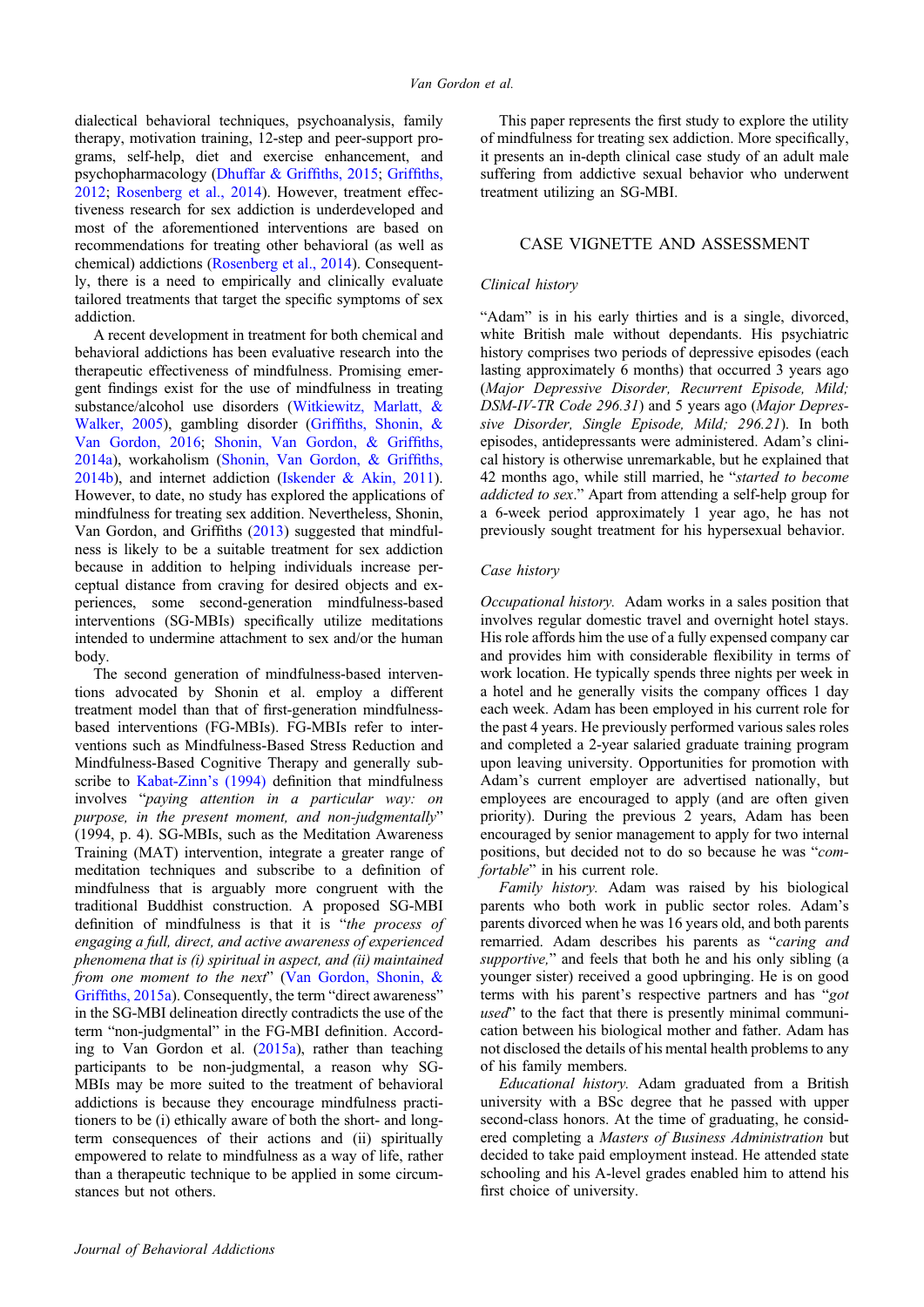Social history. Up until the time of his divorce, most of Adam's social engagements involved he and his wife meeting with other married couples. Adam met his wife approximately 2 years after leaving university and was married for 4 years. Since the divorce, Adam has remained single and his current social engagements principally involve meeting with (i) colleagues from work, (ii) one long-term male friend that he has known since university, (iii) known and unknown individuals (mostly other business professionals) that he meets in hotels, and (iv) individuals that he interacts with as a result of his problematic sexual behavior.

Religious history. Adam did not describe his biological parents as being particularly religious. They classified themselves as Anglican Christians and according to Adam, attended church only at Christmas. Adam stated that while at university, "I became interested in my spiritual side" and he began to explore Christianity more earnestly. However, Adam became disillusioned with certain organized Christian traditions and decided that there was a "big difference between the teachings of Christ and the teachings of the Church." Consequently, Adam developed an interest in Buddhism. He tried meditation and visited the Buddhist countries of Thailand and Nepal (including visiting Buddhist temples in these countries). Adam frequented a Buddhist center in the UK for a period of 6 months during his mid-twenties. He enjoyed learning about Buddhism but started to lose interest because he found the instructors to be "two-faced and superficial." Adam maintains an interest in Buddhist practice but has had minimal contact with Buddhism over the past 3 years.

#### Behavioral observations

At his initial assessment with the psychotherapist (and at each subsequent meeting), Adam was cognizant as to person, place, time, and circumstance. He was well presented and wore ironed smart-casual attire (several items of clothing displayed a designer label). His face was cleanshaven and he used a styling product on his hair that had recently been cut. Adam wore cologne and his mobile phone and watch appeared to be recent and high-end models. Adam made the same effort with his appearance during each of the subsequent therapy sessions.

At the initial assessment (and at the second and third weekly sessions), Adam's eyes were moderately bloodshot, and although he denied feeling tired, he appeared fatigued. The psychotherapist's best estimate is that Adam is 6 feet (183 cm) tall and weighs 85–87.5 kg. This would correspond to a Body Mass Index of 26–27, meaning that Adam is slightly overweight. Adam has no visible tattoos or piercings. Without being asked, he turned his phone to silent at the start of the assessment session (and at each subsequent session).

Adam is confident and well spoken. He helped himself to biscuits and coffee (he drank two cups of coffee during the 90-min session). Although Adam did not exhibit problems in expressing himself, the account of his problematic sexual behavior provided at the initial session appeared rehearsed. When discussing his symptoms in detail, Adam talked for longer than needed and would attempt to brush over important details. He would sometimes talk out-of-turn (i.e., without waiting for the psychotherapist to conclude their sentence). The frequency of such interruptions – that appeared to be an attempt to change subject – increased by approximately 50% when the dialogue started to address the intimate specifics of his sexual behavior. At these times, Adam assumed a more tense body posture and became overconfident and borderline defensive. This behavior appeared to be an effort to conceal embarrassment and/or mask his guilt.

At his initial assessment session, Adam stated "I feel awkward talking about all this" and "you're the first person I've properly talked to." At times, he appeared to be exhibiting low mood symptoms (e.g., pessimistic, lethargic, and irritable), and on several occasions, he was cold and abrupt. When confronted by the psychotherapist with this latter observation, Adam apologized and explained that "I've got a lot on my plate right now."

Presenting complaints. Adam explained that approximately 4 years ago (i.e., 1 year before he divorced), he took steps to try to invigorate a "stale sex life" and failing marriage. Adam introduced his wife to watching pornographic films both before and during sexual intercourse. He stated that neither he nor his wife had been particularly interested in pornography prior to this time. Adam reported that for a period of approximately 2 months, the frequency and duration of sexual contact with his wife increased. However, the effect was relatively short-lived because according to Adam, his wife "became bored with it." Adam, on the other hand, found pornographic films to be sexually stimulating and he continued to watch them without his wife's knowledge.

Adam began to accrue a collection of online and offline pornographic films and started using them as a focus for masturbation. Six months after he first started to watch pornography (i.e., 6 months before he divorced), Adam was masturbating approximately five times per week. He stated that it was at about this time that he also started to become sexually aroused by watching men masturbate themselves, and by watching gay sex films (up until this point, Adam had always described himself as being heterosexual). He started to add gay sex films to his online and offline portfolio, and decided that he was bi-sexual.

Adam stated that approximately 5 months before he divorced, "pornography stopped being enough" and "I needed to explore myself sexually." He stated that "my wife did not want to know so I occasionally started to use female and male escorts." Adam explained that at this time, he would meet with an escort approximately once a fortnight. He reported that although his marriage was failing, a divorce became inevitable when his wife found out that he had been watching gay pornographic films on his computer. Adam had left his computer to answer the door but had left the online film playing. The film was seen by his wife who "freaked out" and moved out of their house 5 days later.

Adam explained that for a period of approximately 18 months following the divorce, he was "in control" and was enjoying his newly found sexual freedom. He had built up a network of female and male sexual contacts across the country, including a small number of individuals with whom he engaged in sexual activities on an unpaid (i.e., casual) basis. Adam stated that at that time (i.e., 18 months before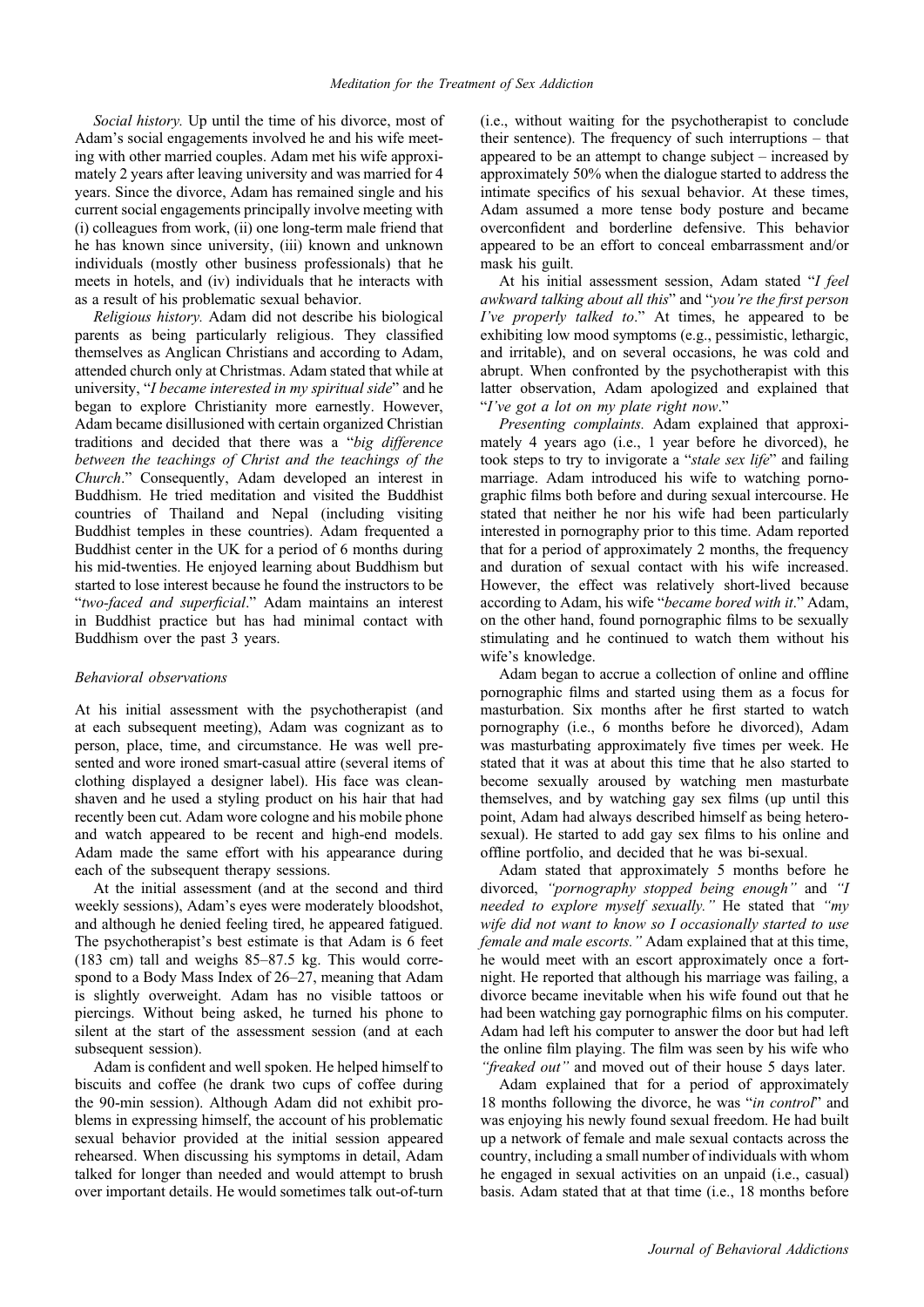presenting for treatment), his monthly salary no longer covered the cost of his sexual exploits that typically cost £350 per week. Consequently, he decided to sell his home to raise capital and he moved into rented accommodation.

At the initial assessment meeting and following considerable encouragement, Adam disclosed that in terms of his current sexual behavior, he typically (i) uses the services of an escort six times per week (each paid sexual encounter normally lasts for 30–60 min, and those lasting for 60 min will normally result in Adam ejaculating twice), (ii) spends £500 per week on escort services, (iii) has unpaid sex three times per week (drawing from a changing pool of up to 10 male and female casual sex partners), (iv) has cybersex (normally involving masturbation) five times per week, (v) watches "gay or straight sex videos" for approximately 60 min each day in three to four separate viewing sessions (i.e., each of 15–20-min duration), and (vi) masturbates five times a week while watching pornographic films. Adam stated that he always has protected sex and that as far as he is aware, he has never contracted a sexually transmitted disease. He confirmed that he has never engaged in sexual contact with (or watched pornographic films involving) individuals under the age of 18 years.

Adam explained that during the past year, he sometimes felt "empty and cheap" following a sexual encounter. He stated that "I know I need to change [but] I enjoy it too much." Adam has attempted to reduce the frequency of sexrelated encounters and expenditure on several occasions during the past 12 months. However, he explained that "whenever I try and cut back it lasts for a few days, or sometimes a week, but then it gets too much and I'll end up [having paid sex and/or masturbating] seven or eight times over the course of 48 hours." He stated "I know it's wrong for a Buddhist to be like this."

Adam acknowledged that he often masturbates (i.e., during cybersex or while watching a pornographic film) to help him sleep, and that he typically sleeps for 5–6 hr per night. He reported that recently, he has "started to become careless" and has used his work telephone and work laptop for sex-related purposes. Adam explained that unless an individual he meets online gives a strong indication that a date will lead to sexual contact (e.g., by sending sexually provocative photographs), he declines to meet in person. He acknowledged that his current pattern of sexual behavior is likely to minimize his chances of meeting long-term relationship partners but explained that "I'm not sure I'm ready for a wife or serious partner at this stage in my life."

Adam denied any suicidal ideation as well as gambling, substance, or alcohol dependency (but explained that the majority of his sexual encounters are accompanied by some form of alcohol consumption). He occasionally smokes cigarettes but asserted that his usage is for "social purposes" and that he is not nicotine dependent. Adam typically smokes 5–10 cigarettes per day, mostly when socializing during the evening or when meeting sex partners during the day or evening.

### Diagnostic impressions

Adam's problematic sexual behavior was predated by a phase of major depression that occurred 18 months prior to the onset of his sex addiction (Adam experienced a second phase of major depression that occurred 6 months after the onset of his problematic sexual behavior). Given the chronology, it is likely that Adam's addiction to sex was an expression (i.e., rather than the cause) of an underlying mood disorder. Adam was assessed using DSM-5 criteria that confirmed the psychotherapist's impression that he was currently experiencing a depressive episode, and that his previous diagnosis of Major Depressive Disorder (Recurrent, Mild) was still current. In addition to sleep impairment, another important feature of Adam's clinical profile was Religious or Spiritual Problems (DSM-5 code V62.89) resulting in (i) distressing experiences that involve loss or questioning of faith and (ii) a questioning of spiritual values.

#### Treatment outcome measures

The 45-item Sexual Addiction Screening Test – Revised (SAST-R; [Carnes, Green, & Carnes, 2010](#page-8-0)) was administered to assess addictive sexual behavior. SAST-R items are rated as either present or absent, and a "yes" response to six or more of the 20 items on the core scale indicates probable sex addiction. Various subscales assess the dimensions of sex addiction and require either two or three "yes" responses (to either four or five questions) to indicate a problem on that specific dimension. Examples of SAST-R items are "Has anyone been hurt emotionally because of your sexual behavior?" and "Do you ever think your sexual desire is stronger than you are?" Adam's baseline score on the core scale was 16 (out of a possible 20), indicating that he met the diagnostic criteria for sex addiction. He responded with "yes" answers to the majority of the subscale questions, suggesting that the following symptoms were key aspects of his problematic sexual behavior: (i) preoccupation, (ii) loss of control, (iii) relationship disturbance, and (iv) affect disturbance.

The 21-item Depression, Anxiety, and Stress Scale (DASS; [Lovibond & Lovibond, 1995](#page-9-0)) assesses emotional distress and comprises sub-scales of depression, anxiety, and stress. The scale is scored on a four-point Likert scale (from:  $0 = Did$  not apply to me at all to  $3 = Applied$  to me very much or most of the time) and features items such as "I felt that life was meaningless." The DASS is completed in respect of the foregoing 7-day period and scores for each of the three sub-scales can be summed together to provide an overall assessment of psychological distress [\(Van Gordon](#page-9-0) [et al., 2013\)](#page-9-0). According to the DASS manual ([Lovibond &](#page-9-0) [Lovibond, 1995\)](#page-9-0), the percentile cutoffs (and corresponding mean scores) for symptom severity are as follows: 0–78  $(M \le 13)$  = normal, 78–87  $(M = 14-18)$  = mild, 87–95  $(M = 14-18)$ 19–28) = moderate, and >95 ( $M \ge 28$  = severe). Adam's baseline score was 24 (i.e., moderate).

The Abridged Job in General Scale (AJIGS; [Russel et al.,](#page-9-0) [2004\)](#page-9-0) is an eight-item measure of job satisfaction. The scale contains the following adjectives or short phrases in relation to the job a person is currently employed in: "makes me content," "better than most," "good," "disagreeable," "excellent," "enjoyable," "poor," and "undesirable." For each item, respondents are asked if they agree ("yes"), are not sure ("?"), or disagree ("no"). A score of three is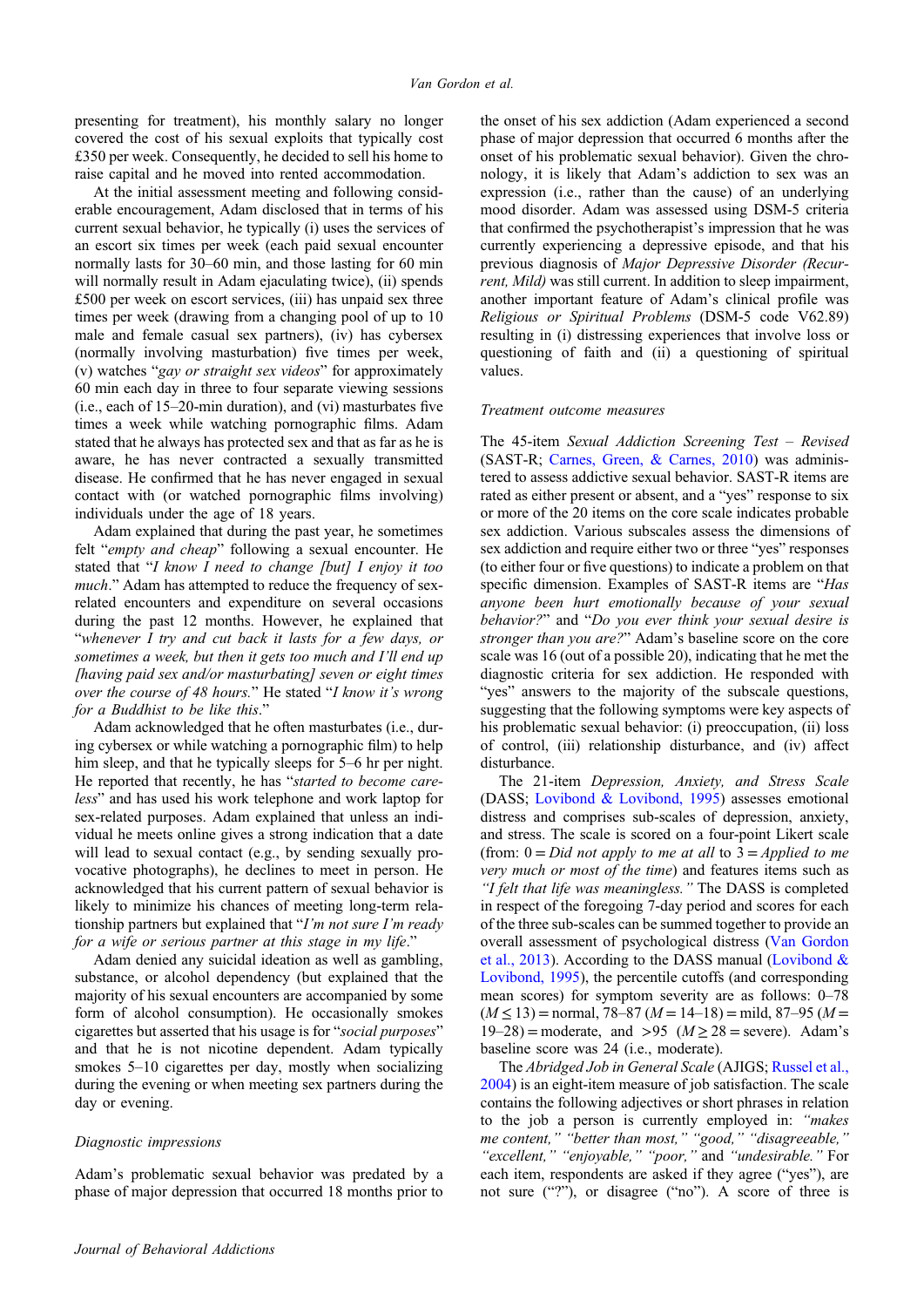assigned for "yes," one for "?," and zero for "no." Individual items are summed to give a global score and negatively worded items are reverse scored. Higher scores indicate greater levels of job satisfaction. Adam's score on intake was seven (out of a possible 24), indicating a low level of job satisfaction.

The seven-item Non-Attachment Scale (NAS; [Sahdra,](#page-9-0) [Ciarrochi, Parker, Marshall, & Heaven, 2015;](#page-9-0) [Sahdra,](#page-9-0) [Shaver, & Brown, 2010\)](#page-9-0) is based on a Buddhist model of mental illness and assesses the extent to which an individual is attached to the various psychological, social, and material aspects of their life. By default, the NAS also measures the extent that individuals are "attached to themselves" because according to Buddhist theory, attachment to psychological or external phenomena is dependent upon a firm sense of selfhood [\(Van Gordon, Shonin, Grif](#page-9-0)fiths, & Singh, 2015b). The scale is constructed upon the Buddhist idea that the self does not exist intrinsically and that attachment to self (and psychological and material objects) therefore constitutes a maladaptive condition [see Shonin, Van Gordon, & Griffiths [\(2014c\)](#page-9-0) for a detailed explanation of how attachment is conceptualized differently in Buddhism compared to Western Psychology]. The NAS is scored on a six-point Likert scale (from  $1 = disagree$  strongly to  $6 = agree$  strong $l$ <sub>y</sub>) and features items such as "When pleasant experiences" end, I am fine moving on to what comes next." Higher scores reflect lower levels of attachment (or higher levels of non-attachment). Adam's baseline score was 16 (out of a possible 42).

The seven-item Pittsburgh Sleep Quality Index (PSQI; [Buysse, Reynolds, Monk, Berman, & Kupfer, 1989](#page-8-0)) assesses sleep quality during the past month across domains of subjective sleep quality, sleep latency, sleep duration, habitual sleep efficiency, sleep disturbances, use of sleep medication, and daytime dysfunction. The PSQI is scored on a four-point Likert scale  $(0 = no \text{ difficulty and } 3 =$ extreme difficulty) and features items such as "during the past month, how would you rate your sleep quality overall?" A global score of  $\geq$ 5 indicates a poor quality of sleep. Adam's baseline score was 14 (out of a possible 21).

The Goal Attainment Scale (GAS; [Kiresuk & Sherman,](#page-9-0) [1968](#page-9-0)) assesses the treatment goal attainment and involves the client and therapist agreeing upon a series of goals. The level of goal attainment is determined by behavioral descriptions of functioning. Scores range from −2 (regression) through 0 (expected outcome attained) to +2 (expected outcome exceeded) for each of the agreed goals. Scores for individual goals are combined and then the GAS conversion key is utilized to calculate a global score. In the current clinical case study, five equally weighted goals were formulated. A score of 50 indicates an expected level of goal achievement and higher scores indicate greater levels of goal achievement.

Changes in each of the following outcome measures – based on the preceding 14-day period – were assessed using daily dairy-keeping by Adam (baseline values shown in brackets): (i) time spent watching online and offline pornographic films (13.5 hr), (ii) time spent engaged in cyber-sex (10 hr), (iii) frequency of paid sexual encounters (12 meetings), and (iv) expenditure on escort services (£1,050). Each of the aforementioned outcomes were assessed at four separate time points: (i) baseline  $(t1)$ , (ii) mid-treatment ( $t2$  [week 5]), (iii) therapy termination ( $t3$  [week 10]), and (iv) 6-month follow-up  $(t4)$ . All of the above scales are established screening instruments with good psychometric properties.

# CASE FORMULATION

Adam's initial expression of interest in pornography appeared to be well intended (i.e., a step taken to help recover his marriage). However, with his marriage deteriorating and perceiving that his wife was uninterested in sex, he experienced masturbating using pornography and occasional contact with sex escorts to be an increasingly important outlet for satisfying his sexual urges. For approximately a 12-month period, Adam exhibited a reasonable degree of behavioral control over his sexual urges, and it is likely that his use of pornography and sex escorts did not become addictive and problematic until after he divorced.

Rather than seek long-term relationship partners after divorcing, Adam became locked into his pattern of sexual behavior and allowed it to intensify. Inevitably, his sexual behavior became maladaptive and an addiction feedback loop ensued. Watching pornography or engaging in paid (or casual) sexual contact induced temporary positive affective and sensory states. These, in turn, gave rise to affirmative memories [\(Baker, Piper, McCarthy, Majeskie, & Fiore,](#page-8-0) [2004\)](#page-8-0). Subsequent contact with sexual stimuli triggered these memories and resulted in a craving to re-experience the affective and sensory response. The craving was satisfied by further engagement in the same type of sexual behavior that, in addition to the desired modification in mood, led to encoding of additional associative memories ([Houlihan & Brewer, 2015](#page-9-0)). Adam continued to reinforce his pattern of problematic sexual behavior until interpersonal and intra-psychic conflict reached a point that he could no longer deny that his behavior was unsustainable in the long term.

Adam's initial use of pornography and sex escorts was probably unrelated to his underlying symptoms of depression. However, at the point he sought the help of a psychotherapist, sex and sex-related behaviors (i) had become a means of avoiding feelings of depression (and other problems in his life), and (ii) were augmenting his low mood symptoms and causing feelings of guilt to manifest.

#### Predisposing factors

The divorce of Adam's parents during his teenage years inevitably imposed an emotional burden. However, Adam appeared (both at present time and at the time of his parents' divorce) to accept it and commented that "they did their best to minimize the impact on [me and my sister]." The first signs of notable intra-psychic conflict arose while Adam was at university and was experiencing a "spiritual yearning." Adam's spiritual needs were not met by his encounters with either Christianity or Buddhism, and this appeared to augment his psychological and spiritual tension.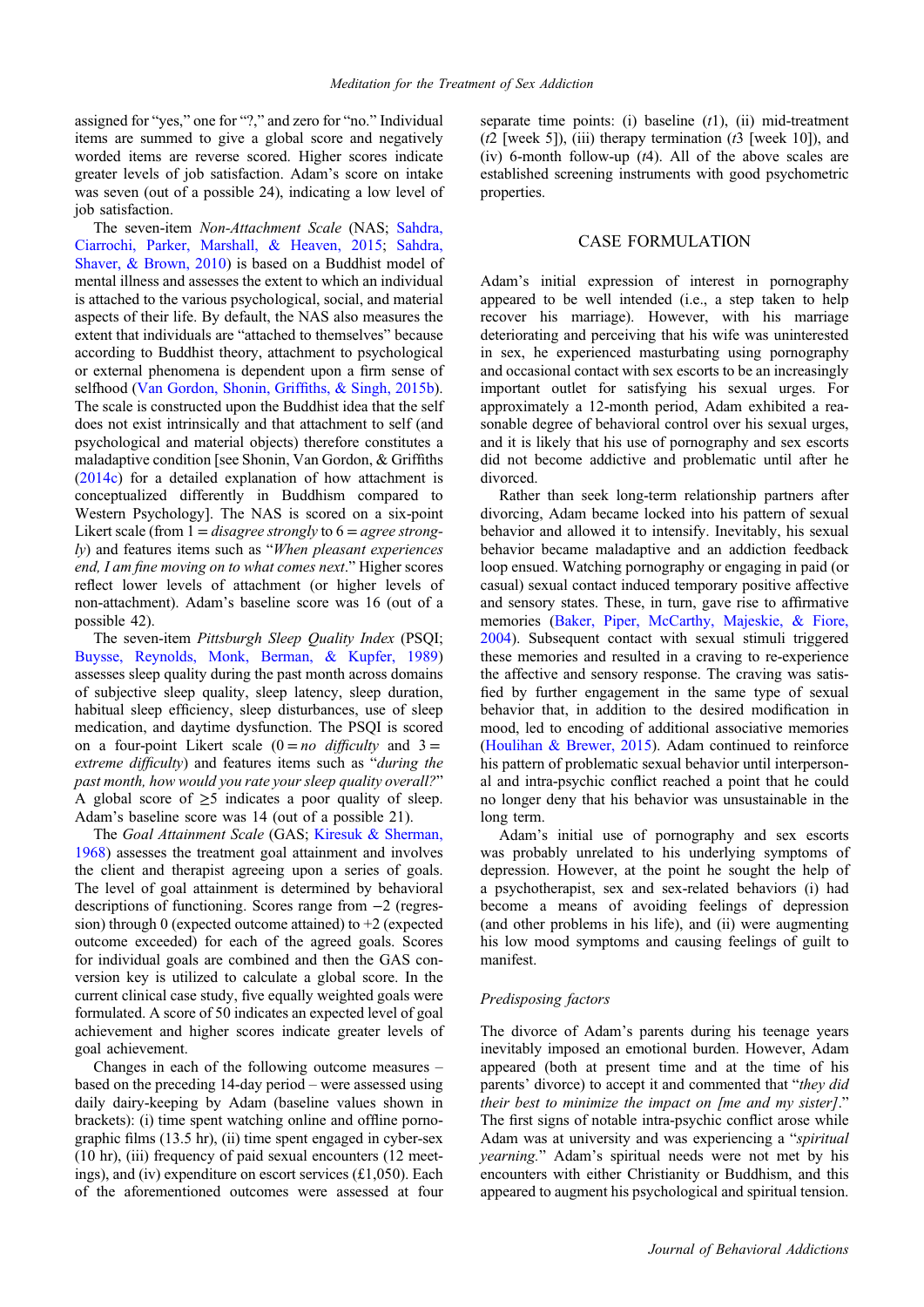According to Van Gordon, Shonin, and Griffiths ([2016\)](#page-9-0), spiritual undernourishment can be a key determinant of psychopathology and probably played a role in the onset of Adam's depression and hypersexual behavior.

# Protective and problematic factors

Adam's interest in spiritual development (and in particular Buddhism) could potentially be utilized as a protective factor. In fact, Adam confirmed that his primary motivation for approaching the psychotherapist was because of their expertise in the therapeutic use of Buddhist principles and practices. The relatively undemanding nature of Adam's job does not help his situation. Adam is not challenged in his current role where he receives minimal supervision. His primary reason for declining to apply for internal advancement opportunities was that the increased responsibility would interfere with his sexual activities. However, if Adam's interest in his career could be rekindled, a role with more responsibility could also become a protective factor.

## INTERVENTION

In conjunction with the absence of psychotic features, Adam's craving for sex indicated the suitability of a meditation-based recovery model. According to meditational theory, the contemplative observance of cravings and negative affective states helps to objectify these psychological phenomena, such that they become less consuming and can be let go of [\(Van Gordon et al., 2015b\)](#page-9-0). Following informed consent, Adam received the secular MAT intervention that was administered by the second author (a psychotherapist and meditation teacher). MAT follows a comprehensive approach to meditation whereby mindfulness is an integral part – but does not form the exclusive focus – of the program [\(Van Gordon, Shonin, Sumich,](#page-9-0) [Sundin, & Grif](#page-9-0)fiths, 2014).

In addition to mindfulness, MAT incorporates practices that are traditionally followed by Buddhist meditation practitioners including techniques aimed at cultivating: (i) citizenship, (ii) perceptive clarity, (iii) ethical and compassionate awareness, (iv) meditative insight (e.g., into subtle concepts such as emptiness and impermanence), (v) patience, (vi) generosity (e.g., of one's time and energy), and (vii) life perspective. Each of the 10 weekly sessions attended by Adam lasted for 90 min and comprised three phases: (i) discussion with the therapist (approximately 40 min), (ii) a taught component (approximately 20 min), and (iii) a guided meditation (approximately 20 min). A 10-min break was scheduled immediately prior to the guided meditation, and Adam received a CD of guided meditations to facilitate daily self-practice.

## Ethics

The study received ethical approval from the ethics committee of the authors' academic institution. The participant provided written consent for their data to be published in an academic journal in anonymized form.

#### Early intervention phase (weeks  $1-2$ )

The early intervention phase focused on establishing therapeutic alliance, as well as core therapeutic conditions such as active listening, unconditional positive regard, accurate empathy, respect, and genuineness ([Wells, 1997](#page-9-0)). Psychoeducation was likewise employed during this treatment phase to reinforce Adam's understanding of (i) addiction and the addiction feedback loop, (ii) psychotherapy according to a meditational framework, and (iii) the etiology, prevalence, and symptom course of hypersexual behavior.

During the second week of therapy, five GAS compatible goals were proposed by Adam (and agreed by the psychotherapist): (i) 50% reduction in the frequency of paid and casual sex encounters, (ii) eliminating the use of pornography and cyber-sex websites, (iii) limiting sexual contact to three paid or casual sex partners with whom Adam felt sex was more meaningful, (iv) applying for one internal or external employment advancement opportunity each week, and (v) uptake of a regular exercise routine. A goal of reducing sex-related financial spending was discounted because it was deemed as something that might encourage riskier sexual behavior (e.g., using street prostitutes that typically charge lower prices for their sexual services than escorts).

A further key aspect of the early intervention phase was introducing Adam to the practice of mindful awareness and in particular breath awareness. He was taught to use breath observance as an attentional anchor by focusing approximately 50% of his awareness on his breathing and 50% on what was happening in the present moment. In this manner, Adam started to develop the necessary foundations for subsequent meditative development as well as a method of arresting ruminative thinking.

#### Mid-intervention phase (weeks 3–8)

The mid-intervention phase comprised five key elements that were administered in conjunction with mindfulness training:

- 1. Body composition and decomposition: This aspect of the practice drew upon Buddhist sutras that include detailed meditations on the composition of the body and its decomposition following death. The objective was to help Adam understand more about the true nature of the object of his desire (i.e., the body). For example, one of the guided meditations involved mentally deconstructing the body and identifying its constituent parts that in themselves are not particularly desirable (e.g., nails, hair, mucus, feces, urine, pus, vomit, blood, sinew, skin, bone, teeth, flesh, sweat, etc.). Another guided meditation involved visualizing the process of decay that the body undergoes following death (i.e., as a part of understanding the true nature of body and the inevitable future that awaits it).
- 2. Meditative exposure therapy: Adam experienced difficulty in implementing this technique outside the therapeutic sessions, and explicitly requested a more direct and supportive approach. Consequently, a controlled scenario was enacted whereby Adam sat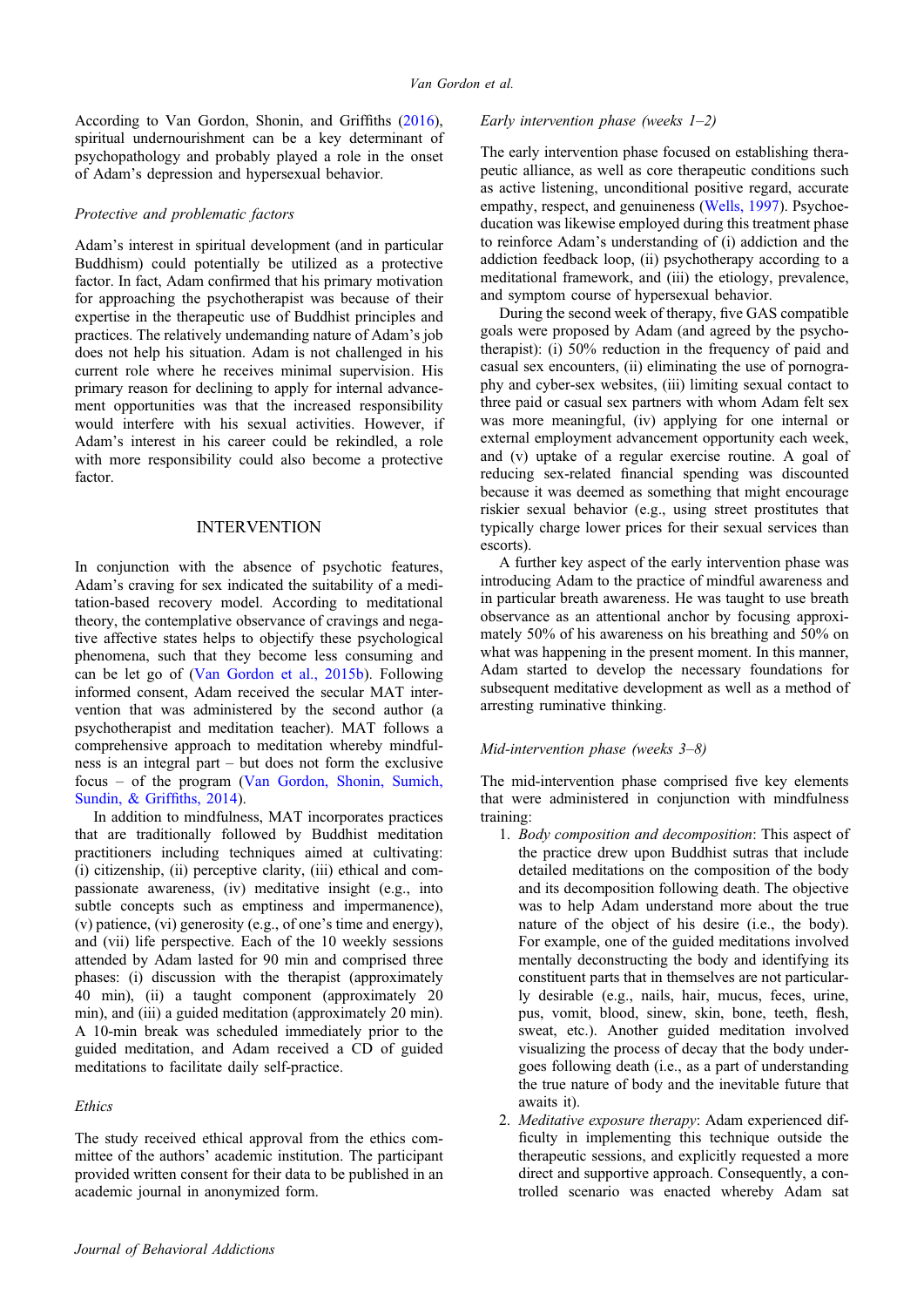opposite the therapist with a laptop computer that had the sound turned off. He was administered a guided meditation while one of his online sex films was playing (the psychotherapist could not see the film). Adam was requested to keep his eyes closed but to intermittently and briefly open them to glance at the film. He was instructed to relate to the psychological and somatic processes that were triggered by the film as "simply phenomena." In other words, Adam was taught to objectify such processes and interact with them as a participating observer. Adam was thus shown that he could psychologically accommodate and work with sex urges without them dictating his mental state and behavior.

- 3. Compassion and loving-kindness meditation: Adam was introduced to compassion and loving-kindness meditation for various reasons, but the principal purpose was to raise awareness of others' suffering, including the individuals with whom he was paying to have sex. Adam was encouraged to view such individuals as human beings (i.e., with problems and hopes of their own) and not just as objects to gratify his sexual urges.
- 4. Analytical meditation: Adam was guided using meditations intended to undermine a belief that the self (or for that matter any phenomenon) intrinsically exists (see Discussion section for further explanation).
- 5. Sex in context: This aspect of Adam's treatment was mostly discussion based and focused on helping Adam contextualize some of his meditative insights and experiences. Techniques such as guided discovery, logical reasoning, and Socratic questioning were employed to help Adam test the validity of his assumptions concerning sex. For example, Adam was guided to accept that (i) desire to have sex is normal and biologically driven, (ii) there is no right amount of sex (i.e., everybody is different), (iii) sex is an important part of life, but there are many other (arguably more) important aspects, (iv) where two adults consent to engage in sexual contact, it is generally their frame of mind (i.e., rather than the type of sex act performed) that determines whether the encounter is wholesome or debasing, (v) from a Buddhist perspective, using the services of adult sex escorts is not necessarily wrong, so long as nobody is being hurt (admittedly, there are numerous – including philosophical – supportive and critical arguments that could be applied in this respect), and (vi) sex within the context of a long-term relationship is likely to be safer and more meaningful.

## Therapy termination (weeks 9–10)

The final phase of treatment concentrated on preparing Adam for therapy termination. While he felt that his psychological well-being and control over sexual urges had considerably improved, Adam expressed concerns over relapse due to loss of face-to-face therapeutic contact. To help alleviate such concerns, Adam was advised to continue with his daily practice of meditation and to keep

a daily register of sexual behavior, stress levels, and sleep patterns. Coping strategy cue cards were formulated that Adam agreed to refer to on a bi-weekly basis. Finally, a procedure for emergencies was discussed, dates and times for planned telephone contact were agreed, and three 90-min booster sessions were arranged at 4-week intervals.

# RESULTS

Following completion of MAT (i.e., t3), Adam was assessed against DSM-5 diagnostic criteria for major depression. He exhibited clinically significant change (i.e., to below the diagnostic threshold) that was maintained at 6-month follow-up (i.e.,  $t4$ ). As shown in Figure [1](#page-7-0), his  $t3$  and  $t4$  scores on all other outcome measures likewise suggested that the intervention had been successful. Adam answered "yes" to five of the SAST-R items indicating that he was no longer suffering from addictive sexual behavior. His post-treatment scores on the DASS demonstrated a "normal" level of symptom severity, and his  $t3$  scores on both the AJIGS and NAS were doubled compared to baseline (with a trend toward further improvement at  $t4$ ). Adam's  $t3$  score on the PSQI was markedly reduced (from  $t1 = 14$  to  $t3 = 8$ ), but was still above the threshold (of  $\geq$ 5) for non-problematic sleep. Further improvements in sleep quality were demonstrated between  $t3$  and  $t4$ , and Adam's PSQI score of five at 6-month follow-up was just outside the cutoff for "normal" sleep quality.

Between  $t3$  and  $t4$ , Adam abstained from watching pornography and using online sex websites. His expenditure on sex escorts decreased by  $60\%$  between t1 and t3 (to £420) per 14 days; three paid encounters per week), and 73% between  $t_1$  and  $t_4$  (£280 per 14 days; two paid encounters per week). Adam likewise reduced the number of individuals in his network of unpaid casual sex partners (from  $t1 = 10$ , to  $t3-t4 = 3$ ), and between  $t3$  and  $t4$ , he would generally meet with one unpaid casual sex partner each week (compared to three such weekly meetings at  $t$ 1). Adam's post-treatment GAS score of 74 corresponded to achievement across all goal fronts. At t4, Adam reported that he (i) had secured an internal promotion that was due to commence in 2 months' time, (ii) was attending a Buddhist meditation group on a weekly basis, and (iii) no longer feels guilty about his sexual behavior that "works for me and is much more meaningful."

# **DISCUSSION**

This paper reports findings from the first clinical study to investigate the utility of mindfulness for treating sex addiction. The intervention utilized in the present study (i.e., MAT) belongs to the second generation of mindfulness-based interventions and follows a comprehensive approach to mindfulness teaching and practice. The male adult participant (Adam) demonstrated clinically significant improvements in addictive sexual behavior as well as depression and psychological distress.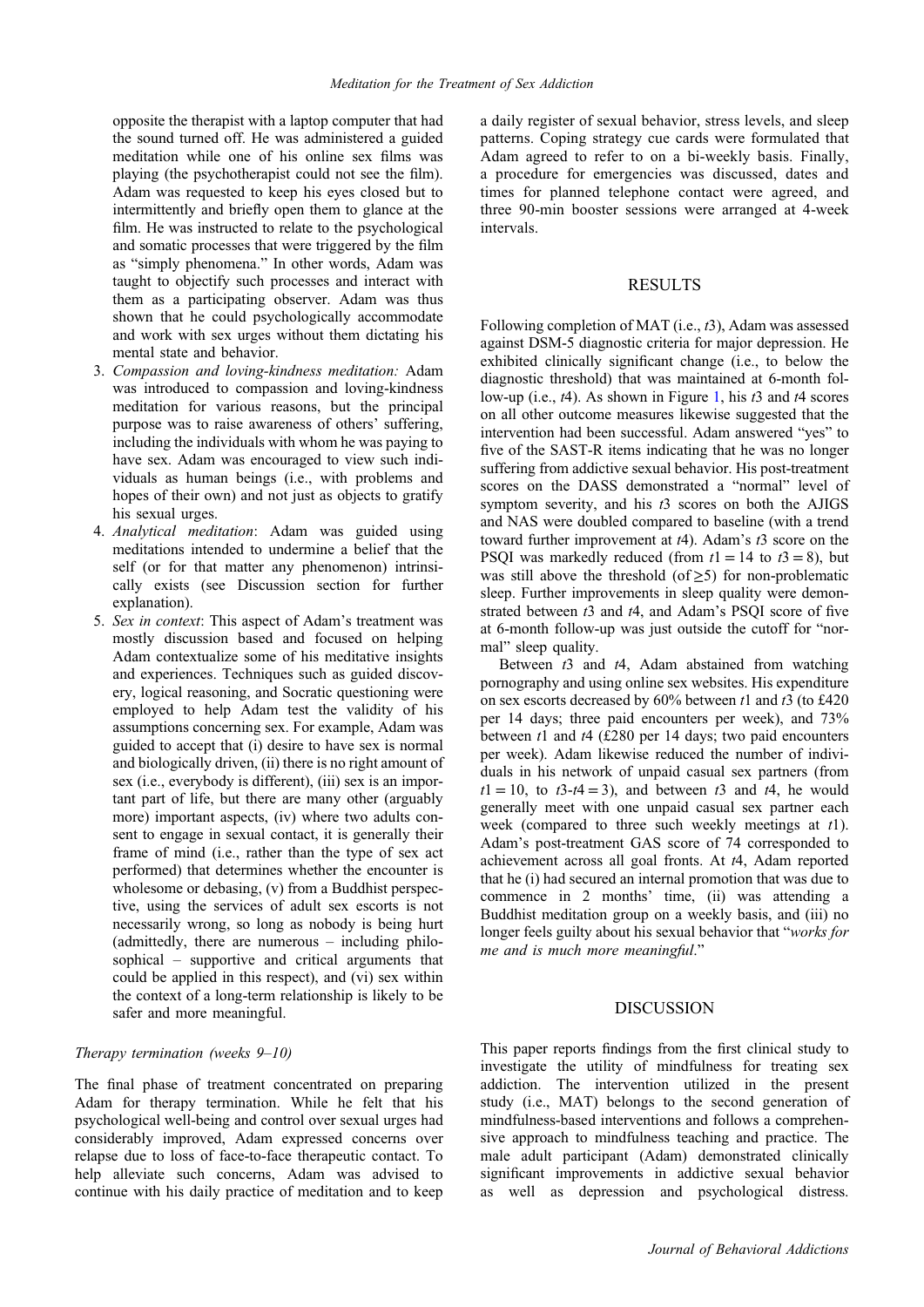<span id="page-7-0"></span>

Van Gordon et al.

Figure 1. Change in outcome variable scores over time, where  $t_1$  = baseline,  $t_2$  = week 5,  $t_3$  = week 10 (therapy termination),  $t_4$  = 6-month follow-up. Dotted lines indicate the cutoff for "normal" symptom severity (where available) in an adult population

Improvements post-therapy were also observed in sleep quality, job satisfaction, and non-attachment to self and experiences. Salutary outcomes were maintained at 6-month follow-up.

This study highlights the need for tailoring treatment outcomes on a case-by-case basis. An ideal outcome would have been Adam expressing an interest in finding a longterm relationship partner and abstaining from paid and unpaid casual sex encounters. However, the participant was clear that a long-term relationship was not on their personal agenda, and so therapeutic goals had to be adjusted accordingly. Although Adam continued to use sex escorts posttreatment, his use of them was at a much lower frequency, and scores on the SAST-R suggested that he was no longer addicted to sex. Furthermore, scores on all other measures of Adam's sexual behavior indicated that he was now able to regulate his sexual urges.

A key proposed mechanistic pathway is that mindfulness increases perceptual distance from addiction-driven urges, and thus facilitates a process of "urge surfing" ([Appel & Kim-Appel, 2009](#page-8-0)). In other words, observing a behavioral urge helps to objectify it and this allows it to dissipate of its own accord. However, in reality, the biological intensity of sexual craving could mean that mindfulness alone is insufficient, and that other meditative treatment techniques are required. Indeed, according to the traditional Buddhist literature, it typically takes years for an individual to become proficient in mindfulness practice ([Shonin et al., 2014c](#page-9-0)). This suggests that individuals with problematic behavioral urges (and other mental health issues) are unlikely to accrue the necessary grounding in mindfulness (i.e., such that they can regulate engrained maladaptive cognitions) after attending just 8–10 mindfulness training sessions.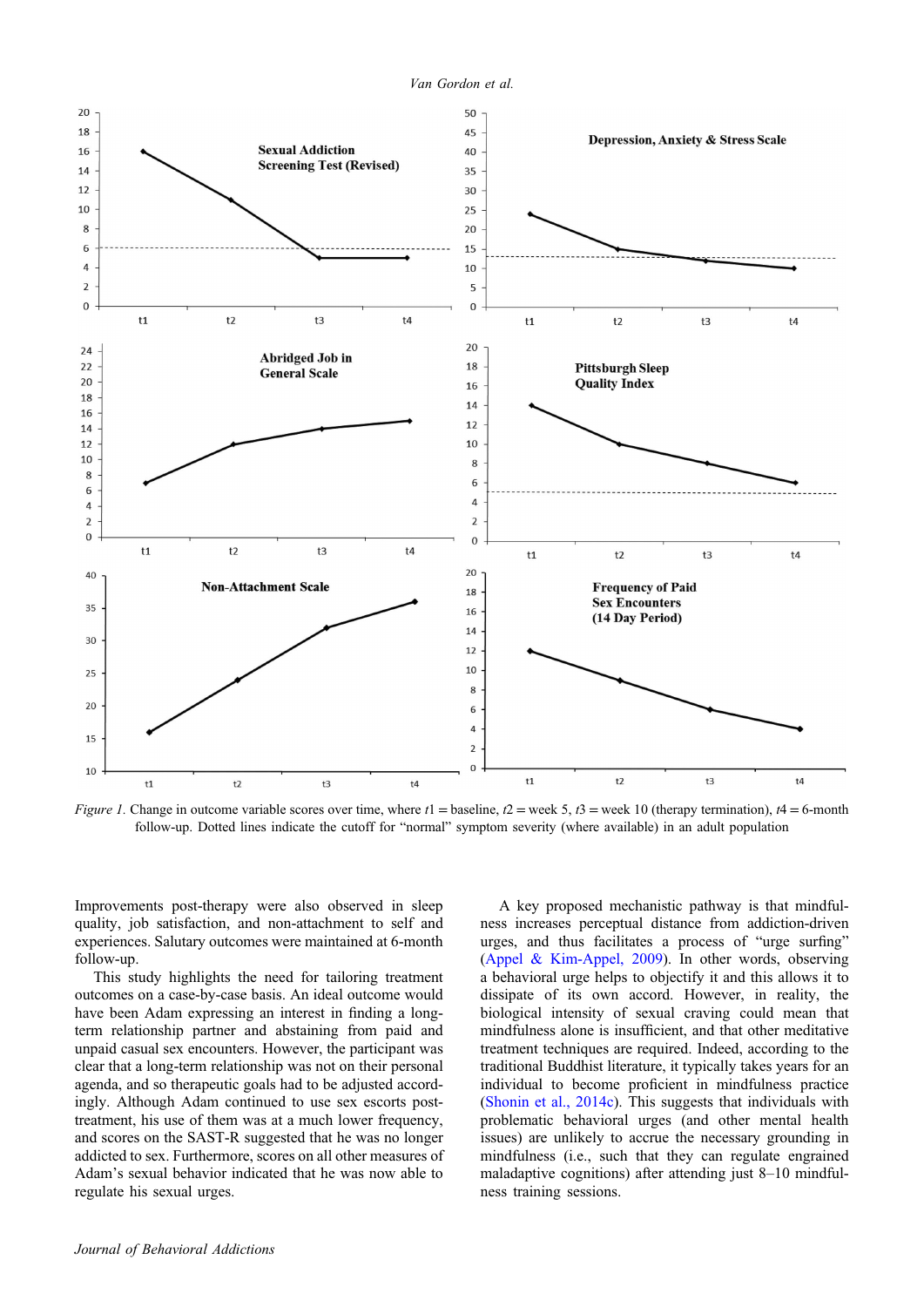<span id="page-8-0"></span>According to Shonin et al. ([2013,](#page-9-0) [2014a\)](#page-9-0), when using meditation to treat behavioral addiction, it is essential not only to help individuals learn how to meditatively objectify craving (i.e., by practicing mindfulness), but also to empower them to use meditation techniques that directly undermine attachment to the object of addiction. SG-MBIs, that generally integrate a range of contemplative techniques, are therefore arguably well suited to treating behavioral addiction. In addition to targeting craving for sexual contact (i.e., by employing meditations on the composite and impermanent nature of the body), MAT also includes meditations intended to undermine belief in an intrinsic and independently existing self ([Van Gordon et al., 2014\)](#page-9-0). The rationale behind this approach stems from *Ontological* Addiction Theory (OAT) in which "ontological addiction" is deemed to be the underlying cause of maladaptive cognitive and behavioral processes [\(Shonin et al., 2013](#page-9-0)).

Ontological addiction is defined as "the unwillingness to relinquish an erroneous and deep-routed belief in an inherently existing 'self' or 'I' as well as the 'impaired function-ality' that arises from such a belief" [\(Shonin et al., 2013](#page-9-0), p. 64). Belief in selfhood is considered "erroneous" because the "self" manifests only in reliance on all other phenomena in the universe. If belief in the intrinsic existence of the self is undermined, then by default, so too is belief in the intrinsic existence of any object that the "self" desires. According to OAT, sexual contact is certainly not a worthless experience, but as with all other activities, it should be undertaken without over-allocating cognitive and emotional resources such that sex (or a human body) is assigned an attractive quality that is unrealistic and that exceeds its intrinsic worth ([Shonin et al., 2014c](#page-9-0)).

As observed in other clinical case studies of MAT involving individuals with behavioral addictions [e.g., problem gambling ([Shonin et al., 2014a](#page-9-0)); workaholism [\(Shonin](#page-9-0) [et al., 2014b](#page-9-0))], further mechanisms by which MAT may have been therapeutically active are: (i) meditative calm leading to reductions in autonomic arousal, psychological arousal, and impulsivity, (ii) "bliss substitution" whereby the sensory and psychological pleasure derived from meditation increases capacity to defer sexual gratification, (iii) increased levels of loving kindness, compassion, and self-compassion that foster ethical awareness and undermine self-disparaging schemas, and (iv) spiritual nourishment that increases sense of purpose as well as work and life satisfaction.

To date, research exploring the applications of mindfulness in relation to sexual behavior have explicitly focused on improving sexual dysfunction and/or enjoyment (e.g., Brotto, Basson, & Luria, 2008; Brotto et al., 2012). This study extends this literature by reporting on the use of mindfulness as a therapeutic intervention for treating sex addiction. As with all clinical case studies, the singlesubject design, and the absence of a control condition, means that findings may not generalize to other individuals suffering from sex addiction. The study was also limited by the use of a 14-day period for assessing aspects of sexual behavior, as this time period may not reflect long-term behavior patterns. Nevertheless, Adam's promising treatment outcomes indicate that further clinical evaluation of the utility of MAT for treating sex addiction is warranted.

Funding sources: No financial support was received for this study.

Authors' contribution: We confirm that all authors of this article had access to the study data, are responsible for all contents of the article, and had authority over manuscript preparation and the decision to submit the manuscript for publication.

Conflicts of interest: The authors have no competing interests to declare.

Ethics: The study received ethical approval from the ethics committee of Nottingham Trent University College of Business Law and Social Sciences. We confirm that the participant provided full written consent for their data to be published in an academic journal in anonymized form. We confirm that all of the participant's identifying data/information has been removed from the manuscript accordingly.

# **REFERENCES**

- American Psychiatric Association. (1987). Diagnostic and statistical manual of mental disorders (3rd ed., revised). Washington, DC: American Psychiatric Association.
- American Psychiatric Association. (2013). Diagnostic and statistical manual of mental disorders (5th ed.). Washington, DC: American Psychiatric Association.
- American Society of Addiction Medicine. (2011). Public policy statement on the definition of addiction. Retrieved from [http://](http://www.asam.org/for-the-public/definition-of-addiction) [www.asam.org/for-the-public/de](http://www.asam.org/for-the-public/definition-of-addiction)finition-of-addiction
- Appel, J., & Kim-Appel, D. (2009). Mindfulness: Implications for substance abuse and addiction. International Journal of Mental Health Addiction, 7, 506–512. doi:[10.1007/s11469-009-9199-z](http://dx.doi.org/10.1007/s11469-009-9199-z)
- Baker, T. B., Piper, M. E., McCarthy, D. E., Majeskie, M. R., & Fiore, M. C. (2004). Addiction motivation reformulated: An affective processing model of negative reinforcement. Psychological Review, 111, 33–51. doi:[10.1037/0033-295X.111.1.33](http://dx.doi.org/10.1037/0033-295X.111.1.33)
- Brotto, L. A., Basson, R., & Luria, M. (2008). A mindfulnessbased group psychoeducational intervention targeting sexual arousal disorder in women. The Journal of Sexual Medicine, 5, 1646–1659. doi[:10.1111/j.1743-6109.2008.00850.x](http://dx.doi.org/10.1111/j.1743-6109.2008.00850.x)
- Brotto, L. A., Erskine, Y., Carey, M., Ehlen, T., Finlayson, S., Heywood, M., Kwon, J., McAlpine, J., Stuart, G., Thomson, S., & Miller, D. A. (2012). A brief mindfulness-based cognitive behavioral intervention improves sexual functioning versus wait-list control in women treated for gynecologic cancer. Gynecologic Oncology, 125, 320–325. doi:[10.1016/j.ygyno.](http://dx.doi.org/10.1016/j.ygyno.2012.01.035) [2012.01.035](http://dx.doi.org/10.1016/j.ygyno.2012.01.035)
- Buysse, D. J., Reynolds, C. F., Monk, T. H., Berman, S. R., & Kupfer, D. J. (1989). The pittsburgh sleep quality index: A new instrument for psychiatric practice and research. Psychiatry Research, 28, 193–213. doi[:10.1016/0165-1781\(89\)90047-4](http://dx.doi.org/10.1016/0165-1781(89)90047-4)
- Carnes, P. J. (1999). Cybersex, sexual health, and the transformation of culture. Sexual Addiction and Compulsivity, 6, 77–78. doi[:10.1080/10720169908400181](http://dx.doi.org/10.1080/10720169908400181)
- Carnes, P. J., Green, B. A., & Carnes, S. (2010). The same yet different: Refocusing the sexual addiction screening test